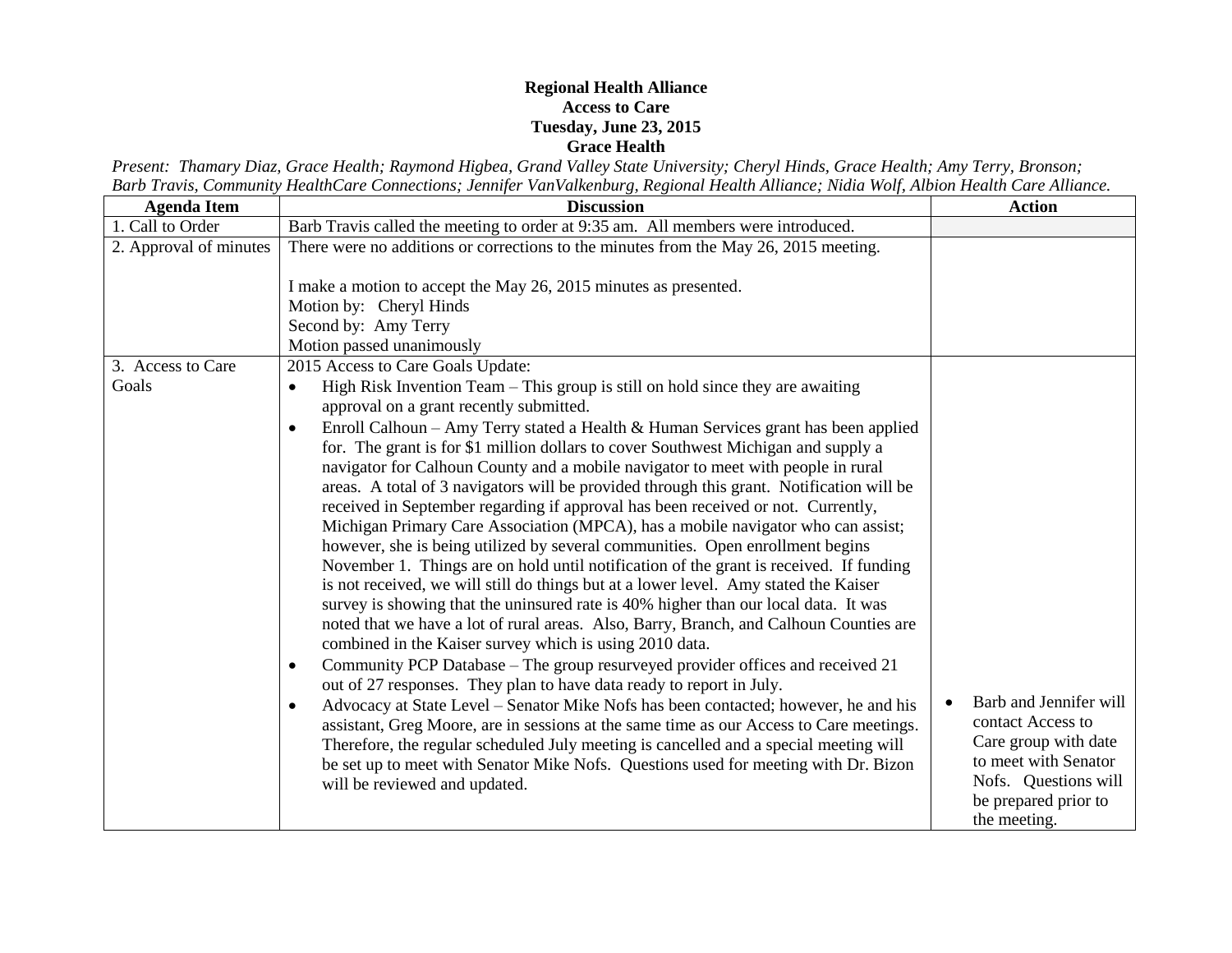| <b>Agenda Item</b>            | <b>Discussion</b>                                                                                                                                                                  | <b>Action</b>           |
|-------------------------------|------------------------------------------------------------------------------------------------------------------------------------------------------------------------------------|-------------------------|
| 3. Access to Care             | Development of Community Health Worker Model – Barb met with Tom Brown<br>$\bullet$                                                                                                |                         |
| Goals (cont.)                 | regarding the Neighborhood Visitor program in Albion. He uses volunteers and Albion                                                                                                |                         |
|                               | College students to share information in neighborhoods. Question $-$ do we want a                                                                                                  |                         |
|                               | community worker model or a health care model? It was decided to have a health care                                                                                                |                         |
|                               | worker model – someone who is integrated in the community and trusted in the                                                                                                       |                         |
|                               | community. The community health worker will be someone who helps connect people                                                                                                    |                         |
|                               | to the services they need. Thamary stated Grace Health has advocates who help                                                                                                      |                         |
|                               | connect patients with needed services. What level of training will be needed? It is                                                                                                |                         |
|                               | possible to start with the Front Line meeting and provide additional training if needed.                                                                                           |                         |
|                               | Areas we can reach out to for community health workers: churches (Washington                                                                                                       |                         |
|                               | Heights Church), Neighborhood Councils, schools, and the Health Department. There                                                                                                  |                         |
|                               | are several models that can be reviewed. Recommended that our own resources be                                                                                                     |                         |
|                               | used rather than starting something new. Next step: Put together a plan and present it                                                                                             |                         |
|                               | to the group.                                                                                                                                                                      |                         |
| 4. Brainstorming New<br>Goals | Barb stated there are not measurables for our current goals. If the High Risk Intervention                                                                                         |                         |
|                               | group doesn't receive funding, what do we do? Are there struggles getting people into a<br>PCP? What is considered a reasonable time for a new patient to get into a doctor? Nidia |                         |
|                               | stated it is 6 weeks for Albion. Amy commented it takes 3 months to get in to see some                                                                                             |                         |
|                               | providers. Thamary stated Grace Health can see new patients within 2-3 weeks. With the                                                                                             |                         |
|                               | addition of providers, Grace Health is getting more openings each day to see additional                                                                                            |                         |
|                               | patients.                                                                                                                                                                          |                         |
|                               |                                                                                                                                                                                    |                         |
|                               | High deductibles for insurance and prescriptions make it difficult for people to get the care                                                                                      | Thamary will share      |
|                               | and/or medication needed. Amy stated there is a push towards healthy lifestyles in order to                                                                                        | Grace Health's          |
|                               | reduce the amount of medication needed. Are there other ways to improve health other and                                                                                           | resource list, Nidia    |
|                               | the use of medications? It was noted that education has a lot to do with healthy lifestyles.                                                                                       | will share Albion's     |
|                               | Grace Health provides a Diabetes on a Budget class which teaches people how to eat                                                                                                 | resource list and       |
|                               | healthy on a budget. The Y-Center has a Diabetes Prevention Program which is a 16-week                                                                                             | Jennifer will talk with |
|                               | class to help reduce your body weight. It is felt that access should include prevention -                                                                                          | Victoria regarding      |
|                               | what can be done to prevent a health issue before it occurs? What resources are available                                                                                          | connections and         |
|                               | for low income people and people at risk? There are programs available in the community.                                                                                           | updates.                |
|                               | Healthy Equity Alliance was working with churches when they had a grant. Victoria Reese                                                                                            |                         |
|                               | may be a good resource for connecting with churches. We will continue to monitor high                                                                                              |                         |
|                               | deductibles and concerns people have with being able to pay. Amy stated Bronson is                                                                                                 |                         |
|                               | working to change their Charity Care policy in order to help people who are having                                                                                                 |                         |
|                               | difficulty paying their high deductible.                                                                                                                                           |                         |
|                               | How do we want to measure the impact of Enroll Calhoun? Last year there was a 16%                                                                                                  |                         |
|                               | increase in the Marketplace. This year we would like to see a 3% increase. Insurance                                                                                               |                         |
|                               | premiums are still too high for some people and they will not enroll. Currently, cost sharing                                                                                      |                         |